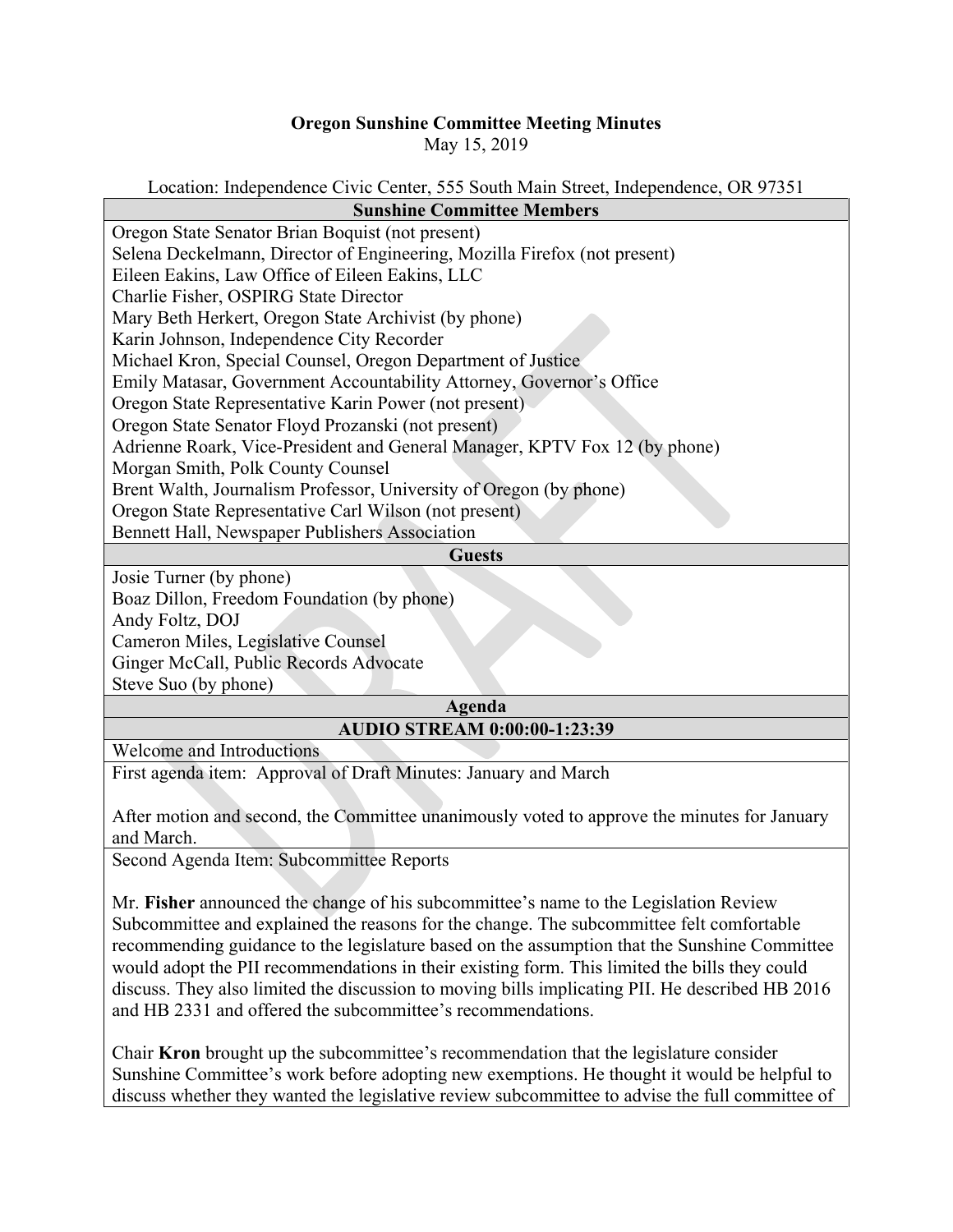other issues with legislation in the future. Particularly in light of the subcommittee's intent to adopt guiding principles and to provide a recommendation to the legislature that creating punitive penalties for disclosure of public records would be problematic. He asked Mr. **Fisher** if those were the kinds of matters the Sunshine Committee could expect his subcommittee to look for. Mr. **Fisher** felt the ideal scenario would be for the subcommittee to review bills before the legislation session began so recommendations could be provided before momentum gathered. In a perfect scenario, they would be consulted as the bills affecting public records were being drafted. The subcommittee also briefly discussed ways to make the review process better such as standardizing the way government impact statements are written so it can be easily interpreted where the bill was in the process. Chair **Kron** thought the idea of having the Sunshine Committee consulted prior to the adoption of new exemptions could be a recommendation to the legislature.

Mr. **Fisher** suggested creating a subcommittee in the interim to develop a recommendation to the legislature regarding bulk data requests for use in future legislative discussion on how they should be handled. Chair **Kron** stated they could revisit the topic later in the meeting and opened the floor to discussion regarding the current recommendation.

Ms. **Matasar** pointed out the second bill (HB 2331) was wrong in the recommendation and it was actually HB 2051, which already passed and therefore was moot.

Mr. **Fisher** believed there was also an amendment posted on HB 2016 removing the sections they recommended removing and felt it would be helpful to formally adopt the recommendation and provide the recommendation to the legislature. Chair **Kron** suggested tabling the recommendation until the other subcommittees presented their recommendations.

Ms. **Herkert** provided an update on her subcommittee. They decided to split the exemptions from the electronic exemption catalog so each member had 204 exemptions to review and report back on to the subcommittee for final discussion with the full committee.

Ms. **Eakin's** standing subcommittee did not meet. She did suggest the larger committee discuss whether her subcommittee should be tasked with the bulk data question. Third agenda item: Standing (PII) Subcommittee's Recommendation

Chair **Kron** separated the recommendation into two parts and made the discussed changes from the last meeting. Some of the recommendations were very specific to particular exemptions while a handful were more general in nature. He suggested either adopting the general recommendations or continue work on them as a working document to present to the legislative subcommittee as a broader, general recommendation document. He tried to make it clear in the recommendation that the exemptions be consolidated where possible and moved, to the extent they can, to Chapter 192. He also listed the exemptions to clearly provide the scope of the recommendation to the legislature.

Ms. **Matasar** felt in light of their conversation regarding the recommendation against punitive measures, it would helpful to discuss other general legislative recommendations.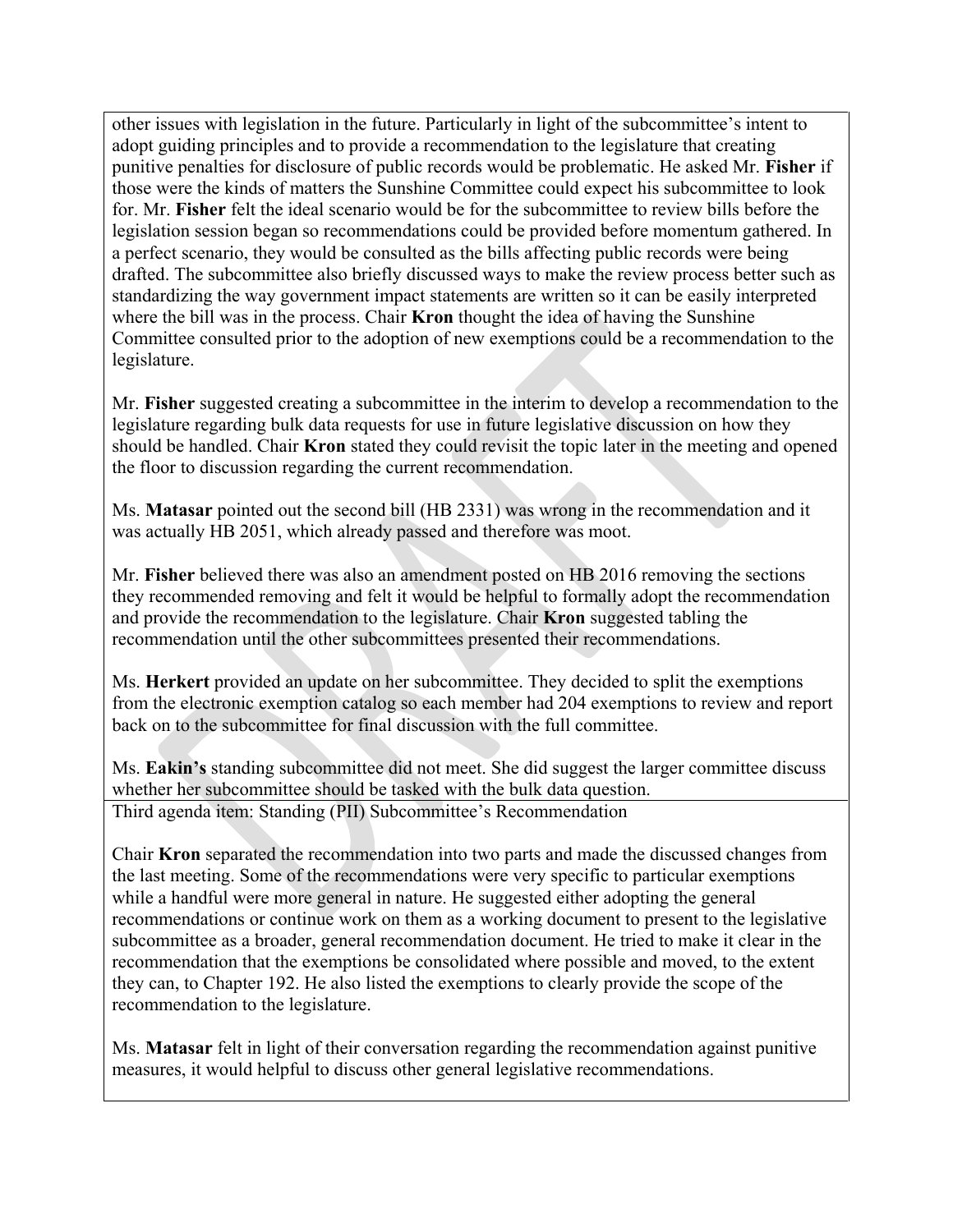Mr. **Fisher** felt Ms. **Matasar** made a good point, but thought the existing general recommendations were good as written. Chair **Kron** suggested adopting the recommendation specific to PII, adopting the general principals as currently articulated, and to treat the general recommendations as an ongoing project.

After motion and second, the Committee unanimously voted to approve the PII specific recommendations.

After motion and second, the Committee unanimously voted to approve the general recommendations with the understanding that it was a living document to be amended periodically.

It was agreed that Chair **Kron** would work on the recommendation related to the committee being more involved in the legislative process or as a stopping place for those who attempt to get new exemptions enacted by the legislature for future approval by the committee.

The committee went back to address Mr. **Fisher's** subcommittee's recommendation.

Mr. **Fisher** re-summarized the recommendations. On the discussion of the legislature not adding more exemptions until the committee has completed their charge, Mr. **Smith** stated there should be an exception if there was an emergent need for an exemption. Chair **Kron** suggested and it was agreed that they would add to the end of the paragraph addressing this, "unless absolutely necessary."

Mr. **Fisher** described what HB 2016 pertained to. Particularly, his subcommittee did not like the proposed punitive action; it expanded the definition of personal information; and it contradicted the idea of adding a public interest balancing test to all PII release. Their recommendation was to remove those pieces. There was discussion regarding the amendments to the bill that seemed to remove the issues. Mr. **Fisher** suggested endorsing the amendment or adopting it with their recommendations.

Ms. **Matasar** explained that she would abstain from the vote.

Chair **Kron** asked if they were striking the part of the recommendation about HB 2051. After some discussion, it was agreed that part would be stricken.

After motion and second, the Committee unanimously voted to strike 2b from the overview and the discussion, to add "unless absolutely necessary" to the end of the paragraph in the discussion of section 1, and to adopt the recommendation.

Third Agenda Item: Recommendation Regarding Tax and Other Personal Financial Exemptions

Chair **Kron** drafted a brief recommendation with respect to the tax and other personal financial exemptions reviewed. He described the types of exemptions in the group and gave a summary of his recommendation.

Mr. **Fisher** had questions regarding disclosure of tax returns. There was discussion about